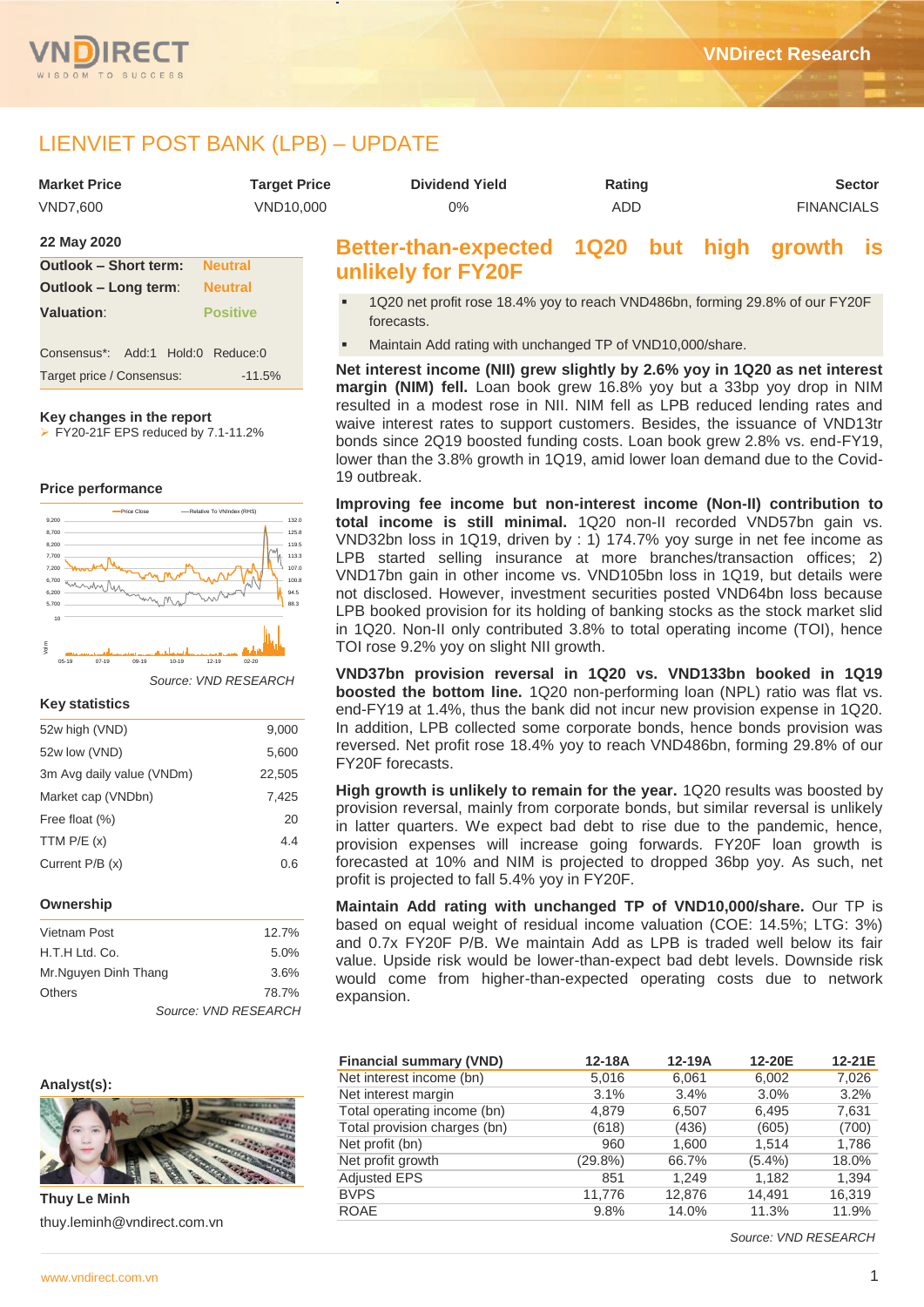

## **1Q20 recap: Ahead of our expectation due to provision reversal**

**Figure 1: 1Q20 results summary (VNDbn, otherwise noted)**

| <b>Profit &amp; Loss</b><br><b>Statement</b> | <b>1Q20</b> | <b>1Q19</b> | $%$ yoy  | 4Q19     | $%$ qoq  | <b>VNDIRECT</b><br>FY20F old<br>forecasts | $\frac{0}{0}$<br><b>VNDIRECT</b><br>old<br>forecasts | <b>Comments</b>                                                                                                                                                                                                                                                                                                                                                                                                                                                                                   |
|----------------------------------------------|-------------|-------------|----------|----------|----------|-------------------------------------------|------------------------------------------------------|---------------------------------------------------------------------------------------------------------------------------------------------------------------------------------------------------------------------------------------------------------------------------------------------------------------------------------------------------------------------------------------------------------------------------------------------------------------------------------------------------|
| Net interest income                          | 1,438       | 1,401       | 2.6%     | 1,562    | $-8.0%$  | 6,780                                     | 21.2%                                                | Below our forecast because loan growth was slow and<br>NIM dropped in 1Q20, amid the impact of the Covid-19<br>outbreak. 1Q20 loan growth was 2.8%, tracking behind<br>our old forecast of 15% for FY20F. NIM dropped 33bp<br>yoy and 39qoq to 3.0%, compared to our projection of<br>3.3% for FY20F. Factors weight on NIM are lower<br>lending rates and interest waivers to support affected<br>customers, higher funding costs due to sizable bonds<br>issuance in FY19 (+1.8x vs. end-FY18). |
| Non-interest income                          | 57          | (32)        | n/m      | 203      | $-71.9%$ | 380                                       | 15.0%                                                | Below our forecast due to additional provision incurred<br>for LPB's holding of banking stocks as the stock<br>market plunged in 1Q20, driven by investors' negative<br>sentiment caused by the pandemic. We expect non-II<br>to improve in 2H20, on the following reasons: 1) the<br>recovery of banking stocks will lead to the reversal of<br>provision; 2) improving fee income after businesses<br>resume operation.                                                                         |
| Operating revenue                            | 1,495       | 1,370       | 9.2%     | 1,766    | $-15.3%$ | 7,160                                     | 20.9%                                                |                                                                                                                                                                                                                                                                                                                                                                                                                                                                                                   |
| Operating expenses                           | (929)       | (725)       | 28.2%    | (1, 241) | $-25.2%$ | (4,368)                                   | 21.3%                                                |                                                                                                                                                                                                                                                                                                                                                                                                                                                                                                   |
| Pre-provision profit                         | 566         | 645         | $-12.2%$ | 525      | 7.9%     | 2,792                                     | 20.3%                                                |                                                                                                                                                                                                                                                                                                                                                                                                                                                                                                   |
| Provision expenses                           | 37          | (133)       | n/m      | (122)    | n/m      | (734)                                     | n/m                                                  | Below our forecasts due to VND37bn reversal of<br>provision for credit risk. We expect bad debt to rise<br>going forwards, hence provision expenses will also<br>increase in latter quarters, accordingly.                                                                                                                                                                                                                                                                                        |
| Pretax profit                                | 604         | 511         | 18.0%    | 403      | 50.0%    | 2,059                                     | 29.3%                                                |                                                                                                                                                                                                                                                                                                                                                                                                                                                                                                   |
| Net profit                                   | 486         | 410         | 18.4%    | 289      | 67.9%    | 1,629                                     | 29.8%                                                | Ahead of our forecasts but 1Q20 net profit was boosted<br>by provision reversal. With the projection of higher<br>provision expenses in the remaining quarters, 1Q20<br>growth is unlikely to sustain for FY20F.                                                                                                                                                                                                                                                                                  |

Source: VND RESEARCH, COMPANY REPORTS

### **Figure 2: LPB's key ratios by quarters**

| <b>Key ratios</b>                          | <b>1Q19</b> | <b>2Q19</b> | 3Q19  | 4Q19  | <b>1Q20</b> |
|--------------------------------------------|-------------|-------------|-------|-------|-------------|
| Net interest income/Total operating income | 102.3%      | 89.6%       | 94.3% | 88.5% | 96.2%       |
| Non-interest income/Total operating income | $-2.3%$     | 10.4%       | 5.7%  | 11.5% | 3.8%        |
| NIM (annualised)                           | 3.3%        | 3.4%        | 3.4%  | 3.4%  | 3.0%        |
| Non-performing loan (NPL) ratio            | 1.4%        | 1.5%        | 1.5%  | 1.4%  | 1.4%        |
| Loan-loss-reserves (LLR)                   | 93.4%       | 81.0%       | 80.6% | 84.7% | 82.3%       |
| Credit cost (annualised)                   | $0.00\%$    | 0.01%       | 0.01% | 0.02% | $0.00\%$    |
| ROAA (trailing 12 months)                  | 0.5%        | 0.7%        | 0.8%  | 0.8%  | 0.9%        |
| ROAE (trailing 12 months)                  | 8.9%        | 12.3%       | 12.9% | 13.7% | 13.6%       |

Source: VND RESEARCH, COMPANY REPORTS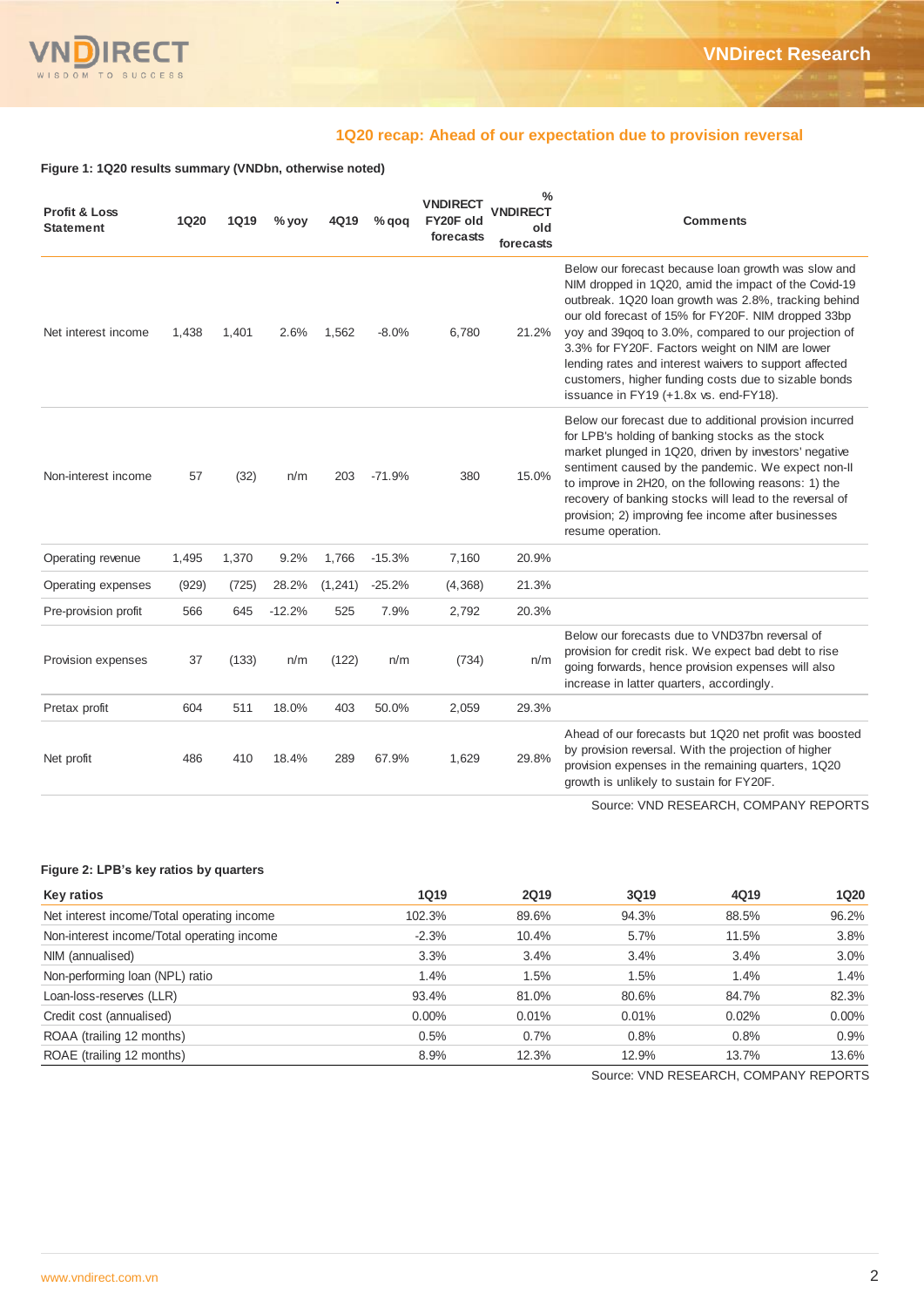

### **Outlook: Likely lose growth momentum in remaining quarters**

#### **Figure 3: Earnings revision**

|                           | <b>Old forecasts</b> |         | New forecasts |         | Change   |          | <b>Comments</b>                                                                                                                                                                                                                                                                                                    |
|---------------------------|----------------------|---------|---------------|---------|----------|----------|--------------------------------------------------------------------------------------------------------------------------------------------------------------------------------------------------------------------------------------------------------------------------------------------------------------------|
|                           | FY20F                | FY21F   | FY20F         | FY21F   | FY20F    | FY21F    |                                                                                                                                                                                                                                                                                                                    |
| Net interest income       | 6,780                | 8,033   | 6,002         | 7,026   | $-11.5%$ | $-12.5%$ | Due to the disruption to economic activities caused by the<br>pandemic, we reduce our loan growth forecasts for FY2021F<br>from 15% to 10% and 14%, respectively. Our FY20-21F NIM<br>projections are also trimmed by 32-24bp, respectively<br>because of loan rates reduction and interest payments<br>exemption. |
| Non-interest income       | 380                  | 442     | 493           | 605     | 29.5%    | 36.8%    | We increase our projections for non-II income on our<br>expectation of strong insurane income growth. LPB shared<br>that they will continue rolling out insurance distribution at<br>more branches/transaction offices, thereby bolstering<br>insurance sales.                                                     |
| Operating revenue         | 7,160                | 8,475   | 6,495         | 7,631   | $-9.3%$  | $-10.0%$ |                                                                                                                                                                                                                                                                                                                    |
| Operating expenses        | (4,368)              | (5,085) | (3,962)       | (4,655) | $-9.3%$  | $-8.5%$  |                                                                                                                                                                                                                                                                                                                    |
| Pre-provision profit      | 2,792                | 3,390   | 2,533         | 2,976   | $-9.3%$  | $-12.2%$ | Lower than previous forecasts due to downward adjustments<br>in NII. Although we increase our non-Il projections, non-Il<br>contribution to TOI will still be modest, at 7.6% by end-<br>FY20F, as per our estimate.                                                                                               |
| Provision expenses        | (734)                | (849)   | (605)         | (700)   | $-17.6%$ | $-17.5%$ | We lower our provision expenses projections because<br>actual bad debt increased at a slower pace than our<br>conservative forecasts. FY19 credit cost was 0.3%, below<br>our forecast of 0.5%. We revise our credit cost forecasts for<br>FY20-21F from 0.5% previously to 0.4%.                                  |
| Pretax profit             | 2,059                | 2,541   | 1,928         | 2,276   | $-6.3%$  | $-10.4%$ |                                                                                                                                                                                                                                                                                                                    |
| Net profit                | 1,629                | 2,011   | 1,514         | 1,786   | $-7.1%$  | $-11.2%$ | Net profit are revised down on lower loan growth and lower<br>NIM estimates.                                                                                                                                                                                                                                       |
| No. of outstanding shares | 888                  | 888     | 977           | 977     | 10.0%    | 10.0%    | In early 2020, LPB issued 10% stock dividends and bonus<br>shares.                                                                                                                                                                                                                                                 |
| EPS (VND/shares)          | 1,272                | 1,571   | 1,182         | 1,394   | $-7.1%$  | $-11.2%$ |                                                                                                                                                                                                                                                                                                                    |

Source: VND RESEARCH

# **Valuation: We maintain ADD rating on valuation call; TP of VND10,000/share remains unchanged**

Our target price is based on residual income valuation and multiple valuation, with equal weighting for each method. For P/BV multiple valuation, we applied a target P/B of 0.7x for FY20F book value per share, which is LPB's average P/B since listing on Oct 2017. LPB is traded at 41% discount to peers' average FY20F P/B, as there has been lack of positive changes at the banks. The process of moving to HOSE has been slow, and the fast expanded network has not bring expected outcome of strong profit growth driven by acquiring new customers. However, the bank is traded below its book value and its peers' average. As a result, we have an Add rating for LPB due to its cheap valuation. LPB could be a good medium-term investment due to improving fee income from bancassurance, bigger customer base in the medium term as their network is finalised. Another medium term catalyst is the listing on HOSE.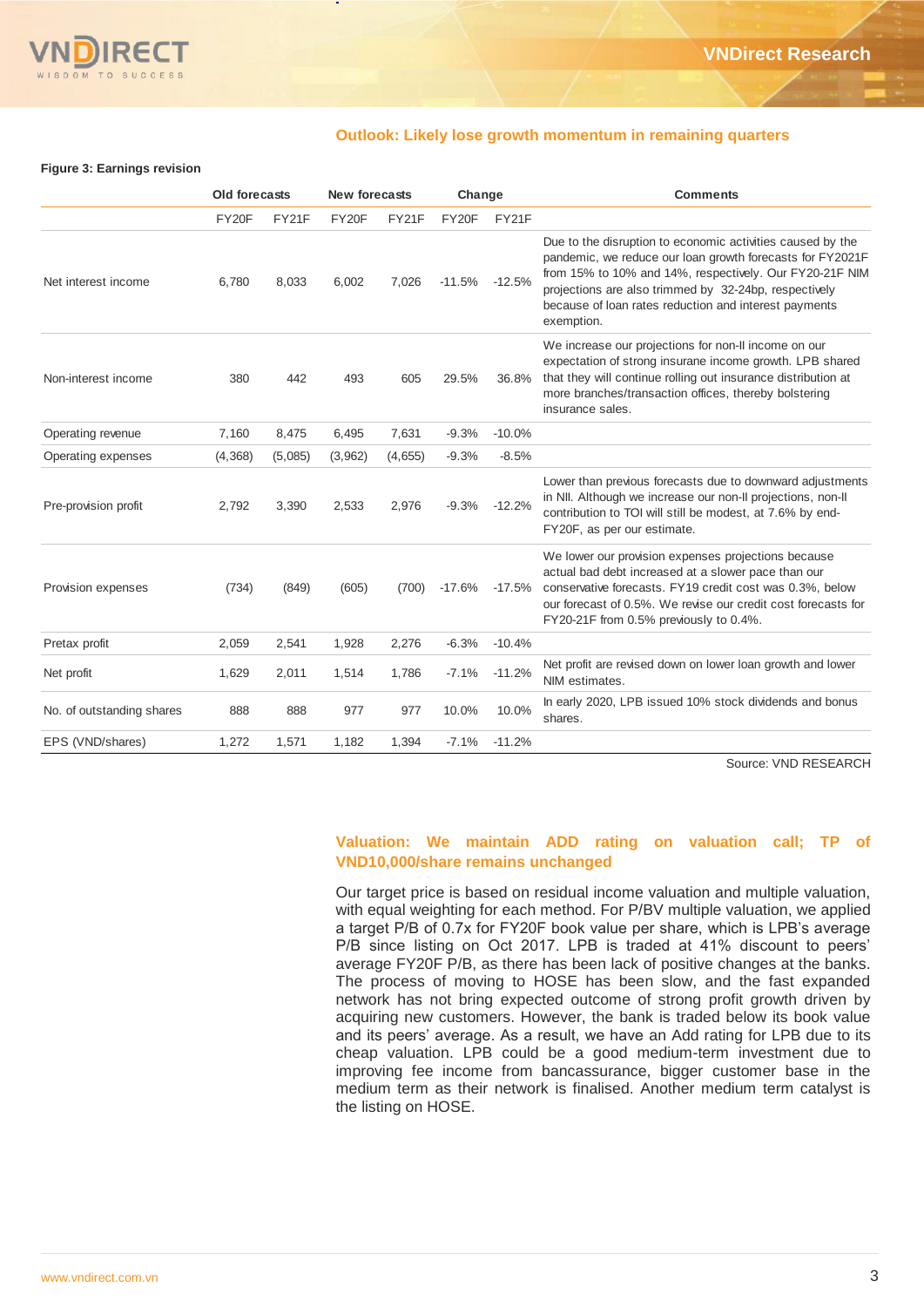

### **Figure 4: Our target price calculation**

| Approach                          | Weighting | <b>Fair value</b><br>(VND/share) | Contribution<br>(VND/share) |
|-----------------------------------|-----------|----------------------------------|-----------------------------|
| Residual income                   | 50%       | 9.778                            | 4,889                       |
| P/B multiple (at 0.7x FY20F P/B)  | 50%       | 10.143                           | 5,072                       |
| Target price (VND/share)          |           |                                  | 9,961                       |
| Target price (VND/share, rounded) |           |                                  | 10,000                      |
|                                   |           |                                  | Couron VAID DECEADOU        |

Source: VND RESEARCH

### **Figure 5: Residual income valuation, based on our estimates**

| Key assumptions                      | 2020E   | 2021E | 2022E | 2023E |       | 2024E Terminal |
|--------------------------------------|---------|-------|-------|-------|-------|----------------|
| Risk free rate                       | 4.0%    | 4.0%  | 4.0%  | 4.0%  | 4.0%  | 4.0%           |
| Equity risk premium                  | 11.0%   | 11.0% | 11.0% | 11.0% | 11.0% | 11.0%          |
| Beta                                 | 1.0     | 1.0   | 1.0   | 1.0   | 1.0   | 1.0            |
| Cost of equity                       | 14.5%   | 14.5% | 14.5% | 14.5% | 14.5% | 14.5%          |
| Long-term growth rate                |         |       |       |       |       | $3.0\%$        |
|                                      |         |       |       |       |       |                |
| (in VND bn, otherwise noted)         |         |       |       |       |       |                |
| Opening shareholder's equity         | 12,580  |       |       |       |       |                |
| PV of RI (5 years)                   | (522)   |       |       |       |       |                |
| PV of Terminal value                 | (2,505) |       |       |       |       |                |
| Implied Equity value                 | 9,553   |       |       |       |       |                |
| No. of outstanding shares (m shares) | 977     |       |       |       |       |                |
| Implied value per share (VND/share)  | 9,778   |       |       |       |       |                |

Source: VND RESEARCH

### **Figure 6: Peer comparison**

| <b>Banks</b>                         | <b>Bloomberg Recomm</b> | Code endation | Price<br>Latest                                             | <b>Price</b> | <b>Target Market</b><br>cap |     | P/B(x) |      |      |         |             |             |  |  |  |  |  |  |  |  |  |  |  |  |  |  |  |  |  |  | P/E(x) | $3 - yr$<br><b>Forward</b><br><b>CAGR</b><br><b>EPS</b> | ROE % |  |
|--------------------------------------|-------------------------|---------------|-------------------------------------------------------------|--------------|-----------------------------|-----|--------|------|------|---------|-------------|-------------|--|--|--|--|--|--|--|--|--|--|--|--|--|--|--|--|--|--|--------|---------------------------------------------------------|-------|--|
|                                      |                         |               | (local curr.) (local curr.) (US\$m) FY20F FY21F FY20F FY21F |              |                             |     |        |      |      | ℅       | FY20F FY21F |             |  |  |  |  |  |  |  |  |  |  |  |  |  |  |  |  |  |  |        |                                                         |       |  |
| Techcombank                          | <b>TCB VN</b>           | ADD           | 22,000                                                      | 27,400       | 3,308                       | 1.1 | 0.9    | 7.2  | 6.1  | 14.6%   | 16.2%       | 16.3%       |  |  |  |  |  |  |  |  |  |  |  |  |  |  |  |  |  |  |        |                                                         |       |  |
| Vietnam Prosperity JSC Bank          | <b>VPB VN</b>           | <b>HOLD</b>   | 24.700                                                      | 25,000       | 2,587                       | 1.2 | 1.0    | 7.3  | 5.9  | 15.5%   | 17.9%       | 18.4%       |  |  |  |  |  |  |  |  |  |  |  |  |  |  |  |  |  |  |        |                                                         |       |  |
| <b>Bank Permata</b>                  | <b>BNLI IJ</b>          | <b>HOLD</b>   | 1,275                                                       | 1,400        | 2,431                       | 1.5 | 1.4    | 35.5 | 37.0 | $-6.2%$ | 4.3%        | 4.0%        |  |  |  |  |  |  |  |  |  |  |  |  |  |  |  |  |  |  |        |                                                         |       |  |
| Military Commercial Joint Stock Bank | <b>MBB VN</b>           | ADD           | 17,600                                                      | 26,200       | 1,823                       | 0.9 | 0.8    | 4.8  | 4.2  | 13.3%   | 20.5%       | 19.4%       |  |  |  |  |  |  |  |  |  |  |  |  |  |  |  |  |  |  |        |                                                         |       |  |
| Asia Commercial Joint Stock Bank     | ACB VN                  | <b>ADD</b>    | 22,400                                                      | 28,500       | 1,600                       | 1.1 | 1.0    | 5.7  | 5.1  | 11.6%   | 21.7% 20.4% |             |  |  |  |  |  |  |  |  |  |  |  |  |  |  |  |  |  |  |        |                                                         |       |  |
| <b>Federal Bank</b>                  | FB IN                   | <b>ADD</b>    | 39                                                          | 110          | 1,028                       | 0.5 | 0.4    | 3.6  | 2.9  | 28.0%   | 13.5%       | 15.0%       |  |  |  |  |  |  |  |  |  |  |  |  |  |  |  |  |  |  |        |                                                         |       |  |
| Alliance Bank Malaysia Berhad        | ABMB MK                 | <b>REDUCE</b> | 2                                                           | 2            | 750                         | 0.5 | 0.5    | 7.8  | 8.2  | $-9.9%$ | 6.8%        | 6.2%        |  |  |  |  |  |  |  |  |  |  |  |  |  |  |  |  |  |  |        |                                                         |       |  |
| Affin Bank Berhad                    | ABANK MK REDUCE         |               | 2                                                           | $\mathbf{1}$ | 707                         | 0.3 | 0.3    | 6.3  | 6.4  | 0.2%    | 5.2%        | 4.9%        |  |  |  |  |  |  |  |  |  |  |  |  |  |  |  |  |  |  |        |                                                         |       |  |
| A verage                             |                         |               |                                                             |              |                             | 0.9 | 0.8    | 9.8  | 9.5  | 8.4%    | 13.3%       | 13.1%       |  |  |  |  |  |  |  |  |  |  |  |  |  |  |  |  |  |  |        |                                                         |       |  |
| <b>LienViet Post Bank</b>            | <b>LPB VN</b>           | <b>ADD</b>    | 7,600                                                       | 10,000       | 316                         | 0.5 | 0.5    | 6.4  | 5.5  | 11.2%   |             | 11.3% 11.9% |  |  |  |  |  |  |  |  |  |  |  |  |  |  |  |  |  |  |        |                                                         |       |  |
|                                      |                         |               |                                                             |              |                             |     |        |      |      |         |             |             |  |  |  |  |  |  |  |  |  |  |  |  |  |  |  |  |  |  |        |                                                         |       |  |

PRICE AS OF 21 MAY 2020

Source: VND RESEARCH, CGS-CIMB RESEARCH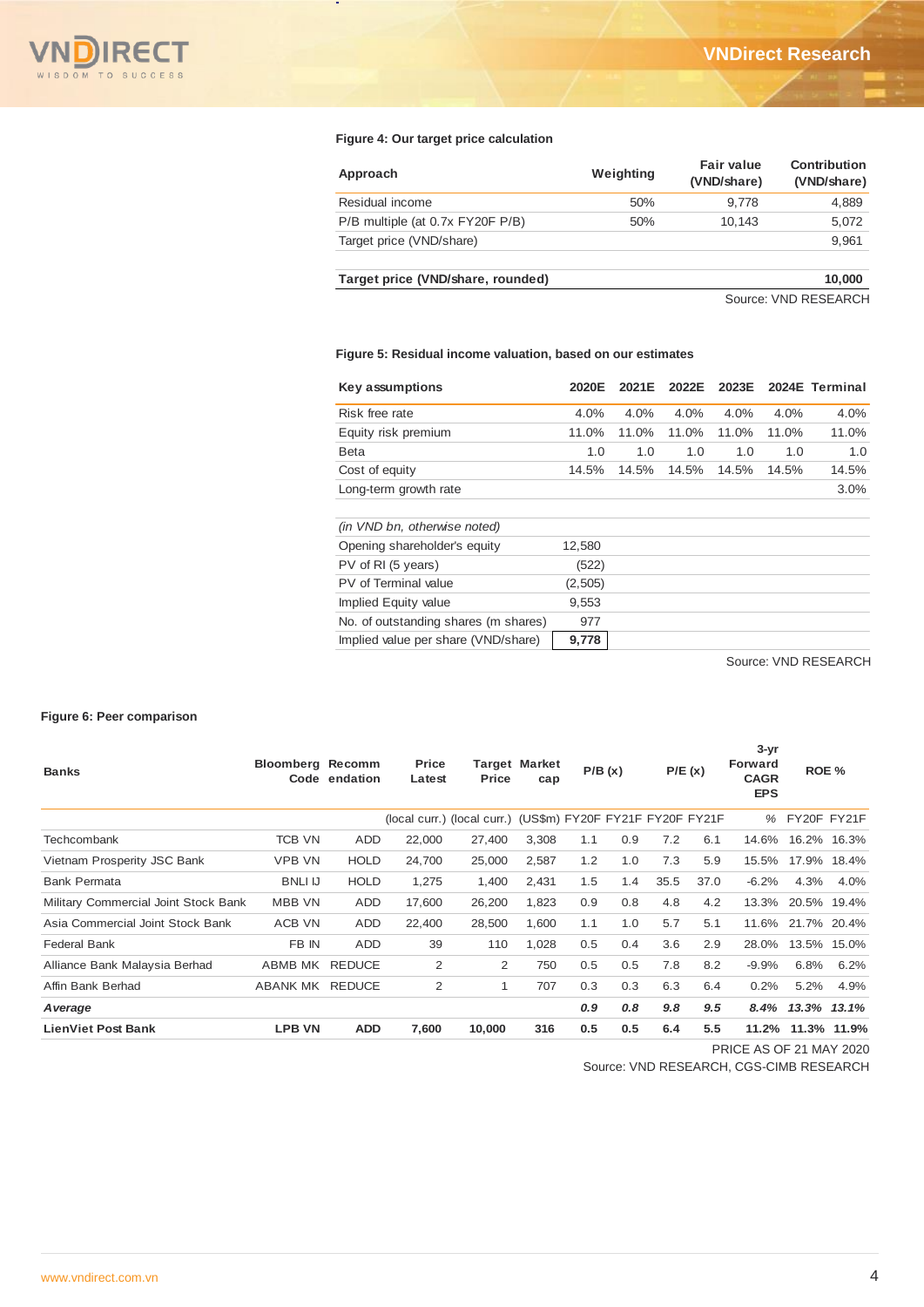# WISDOM TO SUCCESS

#### **Valuation**



#### **Income statement**

| (VNDbn)                        | 12-19A   | 12-20E   | 12-21E  |
|--------------------------------|----------|----------|---------|
|                                |          |          |         |
| Net interest income            | 6,061    | 6,002    | 7,026   |
| Non interest income            | 446      | 493      | 605     |
| <b>Total operating income</b>  | 6,507    | 6.495    | 7,631   |
| Total operating costs          | (4,032)  | (3,962)  | (4,655) |
| Pre-provision operating profit | 2,474    | 2,533    | 2,976   |
| <b>Total provision charges</b> | (436)    | (605)    | (700)   |
| Income from associates & JVs   |          |          |         |
| Net other income               |          |          |         |
| Pre-tax profit                 | 2,039    | 1,928    | 2,276   |
| Tax expense                    | (439)    | (415)    | (490)   |
| Profit after tax               | 1,600    | 1,514    | 1,786   |
| Minority interest              | $\Omega$ | $\Omega$ | 0       |
| Net profit                     | 1,600    | 1,514    | 1,786   |
|                                |          |          |         |

#### **Balance sheet**

| (VNDbn)                                | 12-19A  | 12-20E  | 12-21E  |
|----------------------------------------|---------|---------|---------|
| Gross loans to customers               | 140.523 | 154,575 | 176,215 |
| Loans to banks                         |         |         |         |
| <b>Total gross loans</b>               | 140,523 | 154,575 | 176,215 |
| Securities - total                     | 35,142  | 36,521  | 42,000  |
| Other interest earning assets          | 18,373  | 15,808  | 17,079  |
| <b>Total gross IEAs</b>                | 194,038 | 206,904 | 235,294 |
| <b>Total provisions</b>                | (2,066) | (2,327) | (2,574) |
| Net loans to customers                 | 138,802 | 152,467 | 173,830 |
| <b>Total net IEAs</b>                  | 191,972 | 204,577 | 232,720 |
| Cash and deposits                      | 1,214   | 1,286   | 1,364   |
| <b>Total investments</b>               | 325     | 344     | 365     |
| Other assets                           | 8,548   | 9,061   | 9,605   |
| <b>Total non-IEAs</b>                  | 10,086  | 10,692  | 11,333  |
| <b>Total assets</b>                    | 202,058 | 215,269 | 244,053 |
| Customer deposits                      | 136,847 | 147,795 | 169,964 |
| Cds outstanding                        | 28,156  | 28,156  | 30,972  |
| Customer interest-bearing liabilities  | 165,003 | 175,951 | 200,936 |
| <b>Bank deposits</b>                   | 287     | 301     | 316     |
| <b>Broad deposits</b>                  | 165,290 | 176,252 | 201,252 |
| Other interest-bearing liabilities     | 18,692  | 17,815  | 19,481  |
| <b>Total IBLs</b>                      | 183,982 | 194,067 | 220,733 |
| Deferred tax liability                 |         |         |         |
| Other non-interest bearing liabilities | 5,496   | 7,045   | 7,377   |
| <b>Total non-IBLs</b>                  | 5,496   | 7,045   | 7,377   |
| <b>Total liabilities</b>               | 189,478 | 201,112 | 228,110 |
| Share capital                          | 8,881   | 9,769   | 9,769   |
| Additional paid-in capital             | 0       | 0       | 0       |
| Treasury shares                        |         |         |         |
| Retained earnings reserve              | 2,162   | 2,850   | 4,637   |
| Other reserves                         | 1,537   | 1,537   | 1,537   |
| Shareholders' equity                   | 12,580  | 14,157  | 15,943  |
| Minority interest                      | 0       | 0       | 0       |
| <b>Total equity</b>                    | 12,580  | 14,157  | 15,943  |
| <b>Total liabilities &amp; equity</b>  | 202,058 | 215,269 | 244,053 |



|                                       | 12-19A | 12-20E    | 12-21E |
|---------------------------------------|--------|-----------|--------|
| Growth rate (yoy)                     |        |           |        |
| Cust deposit growth                   | 9.5%   | 8.0%      | 15.0%  |
| Gross cust loan growth                | 17.9%  | 10.0%     | 14.0%  |
| Net interest income growth            | 20.8%  | $(1.0\%)$ | 17.1%  |
| Pre provision operating profit growth | 35.1%  | 2.4%      | 17.5%  |
| Net profit growth                     | 66.7%  | $(5.4\%)$ | 18.0%  |
| Growth in IEAs                        | 16.5%  | 6.6%      | 13.8%  |
| Share value                           |        |           |        |
| Basic EPS (VND)                       | 1,638  | 1,549     | 1,828  |
| BVPS (VND)                            | 12.876 | 14,491    | 16,319 |
| DPS (VND)                             | 0      | $\Omega$  | 0      |
| EPS growth                            | 46.8%  | $(5.4\%)$ | 18.0%  |

### **Key ratios**

|                                   | 12-19A     | 12-20E     | 12-21E     |
|-----------------------------------|------------|------------|------------|
| Net interest margin               | 3.4%       | 3.0%       | 3.2%       |
| Cost-income ratio                 | $(62.0\%)$ | $(61.0\%)$ | $(61.0\%)$ |
| Reported NPLs / gross cust loans  | 1.4%       | 1.6%       | 1.6%       |
| Reported NPLs / net cust loans    | 1.5%       | 1.6%       | 1.6%       |
| GP charge / average cust loans    | 0.3%       | 0.4%       | 0.4%       |
| <b>Total CAR</b>                  | 8.4%       | 8.5%       | 8.4%       |
| Loan deposit ratio                | 85.2%      | 87.9%      | 87.7%      |
| <b>Margins and spreads</b>        |            |            |            |
| Return on IEAs                    | 9.0%       | 8.8%       | 8.9%       |
| Cost of funds                     | 5.9%       | 6.2%       | 6.1%       |
| Interest return on average assets | 3.2%       | 2.9%       | 3.1%       |
| ROAE                              | 14.0%      | 11.3%      | 11.9%      |
|                                   |            |            |            |